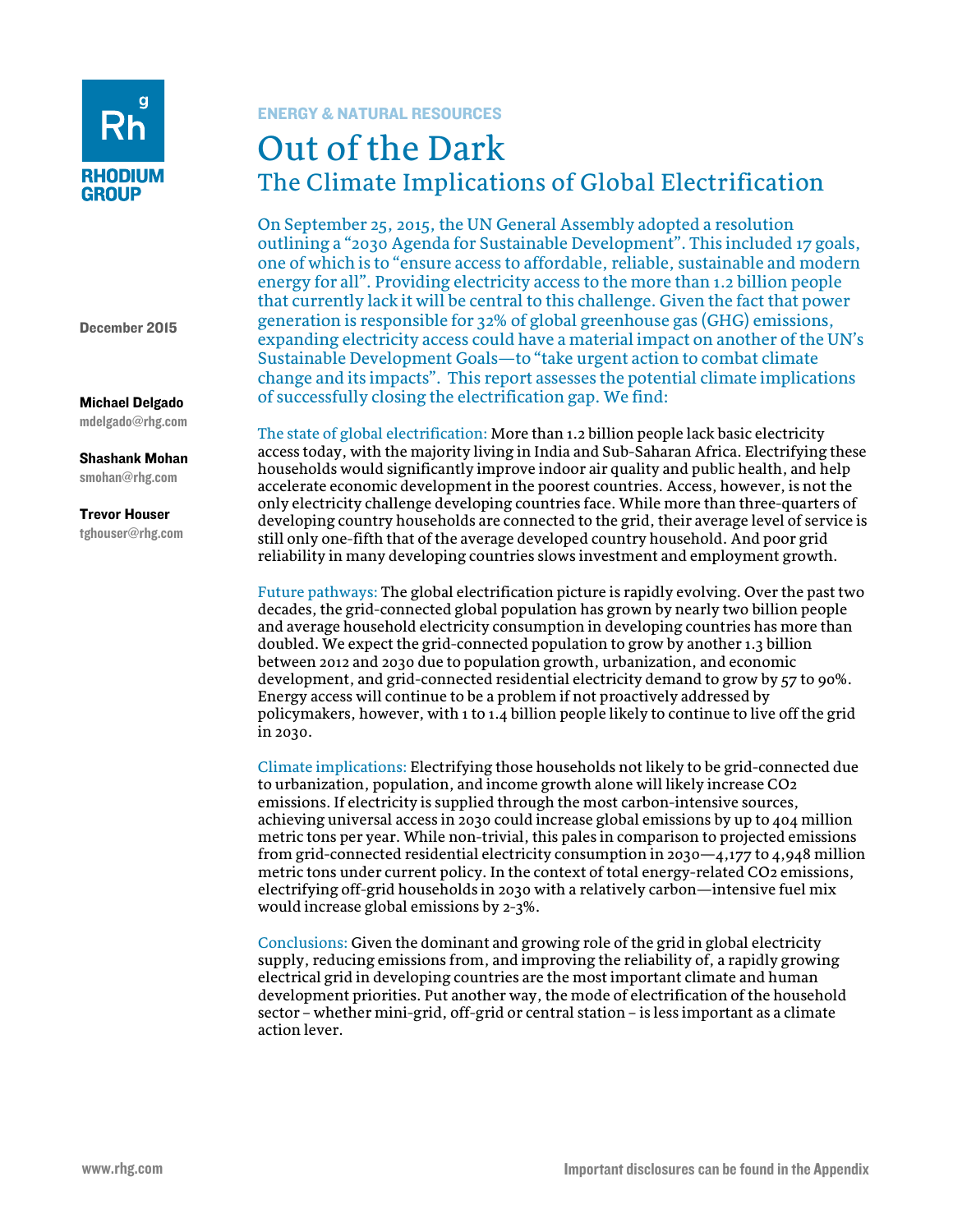## THE STATE OF GLOBAL ELECTRIFICATION

Access to reliable and affordable electricity is critical to both human and economic development. In developed countries, access is universal (Figure 1), with electricity primarily generated at central station power plants—whether coal, natural gas, nuclear, or renewable—and delivered to households through an interconnected transmission and distribution grid.

In developing countries the picture is more mixed. According to survey data from the International Energy Agency (IEA) and World Bank, 1.25 billion people in developing countries lacked electricity access in 2012 (IEA, 2014; World Bank, 2015). Nearly threequarters live in India and Sub-Saharan Africa (SSA), and more than 80% live in rural communities. These households rely on wood, dung, and kerosene for heating, lighting, and cooking, with severe consequences for indoor air quality and public health.



Figure 1: The state of global electrification

Million people, 2012

Source: IEA, World Bank, and RHG estimates.

#### **Level of service**

Electricity's role in meeting the UN's Sustainable Development Goals extends beyond just providing access. The minimum level of demand at which the World Bank considers a rural household to have access is 250 kWh per year (World Bank, 2015), or 50 kWh per person. That's enough electricity to operate a couple light bulbs and a television, but not enough for even the most energy efficient refrigerator. Achieving the UN's goals of ending poverty and promoting sustained, inclusive, and sustainable economic growth will require increasing electricity service far beyond the World Bank's minimum levels.

Average per capita residential electricity demand in China is 469 kWh today (Figure 2). The OECD average is 2,338 kWh. The average American consumes 4,377 kWh per year (IEA, 2015a). Efficiency improvements can reduce the amount of electricity required to provide developing countries with modern levels of energy service, but even under the most aggressive efficiency assumptions targeted levels of economic development will result in a substantial increase in global residential electricity demand.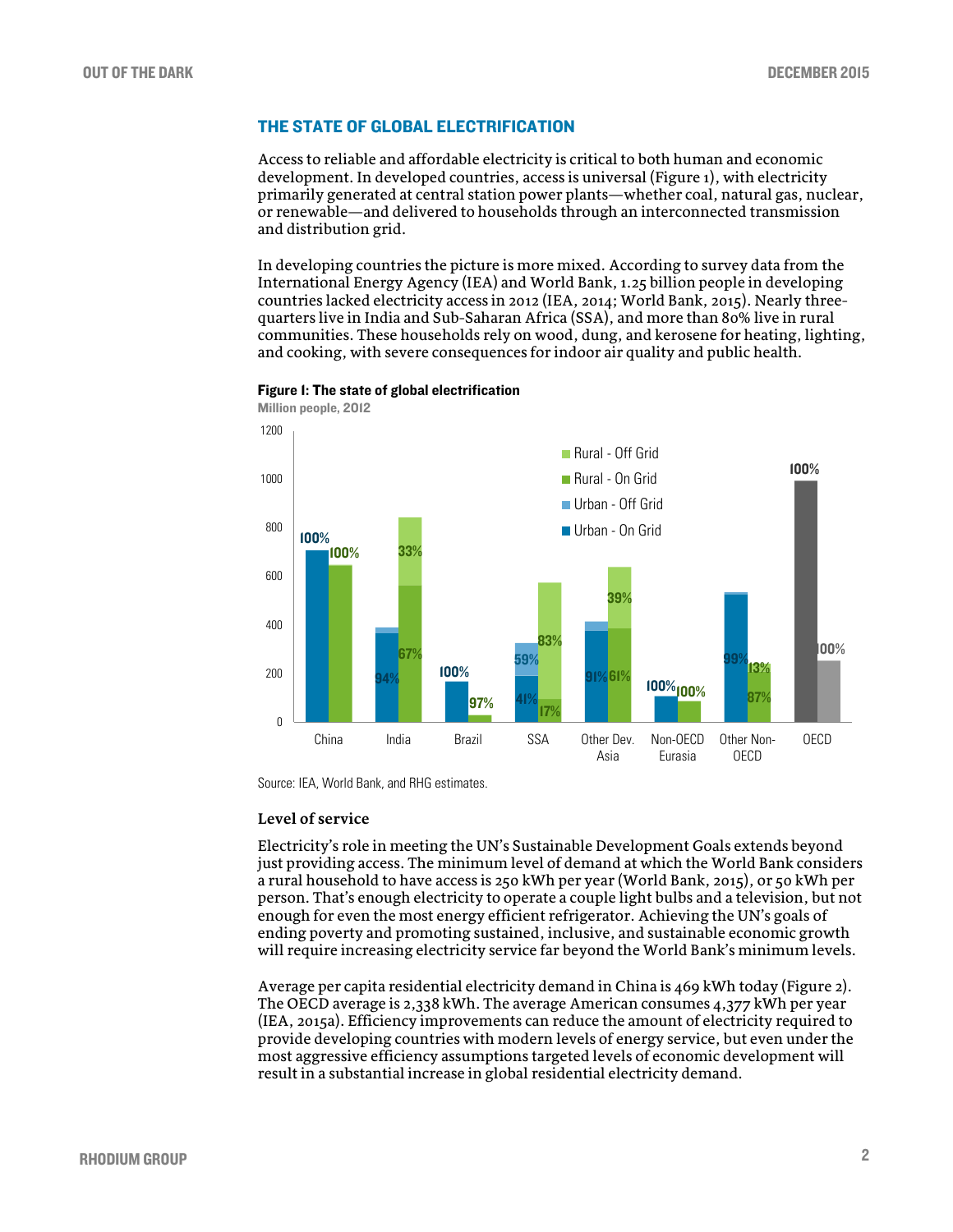#### Figure 2: Access alone isn't enough

Per capita residential electricity demand among those with grid access in 2012, kWh; bubble size is population



Source: IEA, World Bank, and RHG estimates.

#### **Commercial and industrial demand**

The electrification challenge extends beyond the residential sector as well. While energy access metrics are generally focused on households, the majority of electricity demand, both in developed and developing countries, comes from businesses (Figure 3). For example, in OECD countries households account for only one-third of total electricity consumption, with the rest coming from stores, office buildings, schools, and factories. Roughly the same ratio holds for most developing countries as well, though per capita levels are considerably below OECD averages (IEA, 2015a).



#### Figure 3: Per capital electricity demand

Source: IEA, World Bank, and RHG estimates.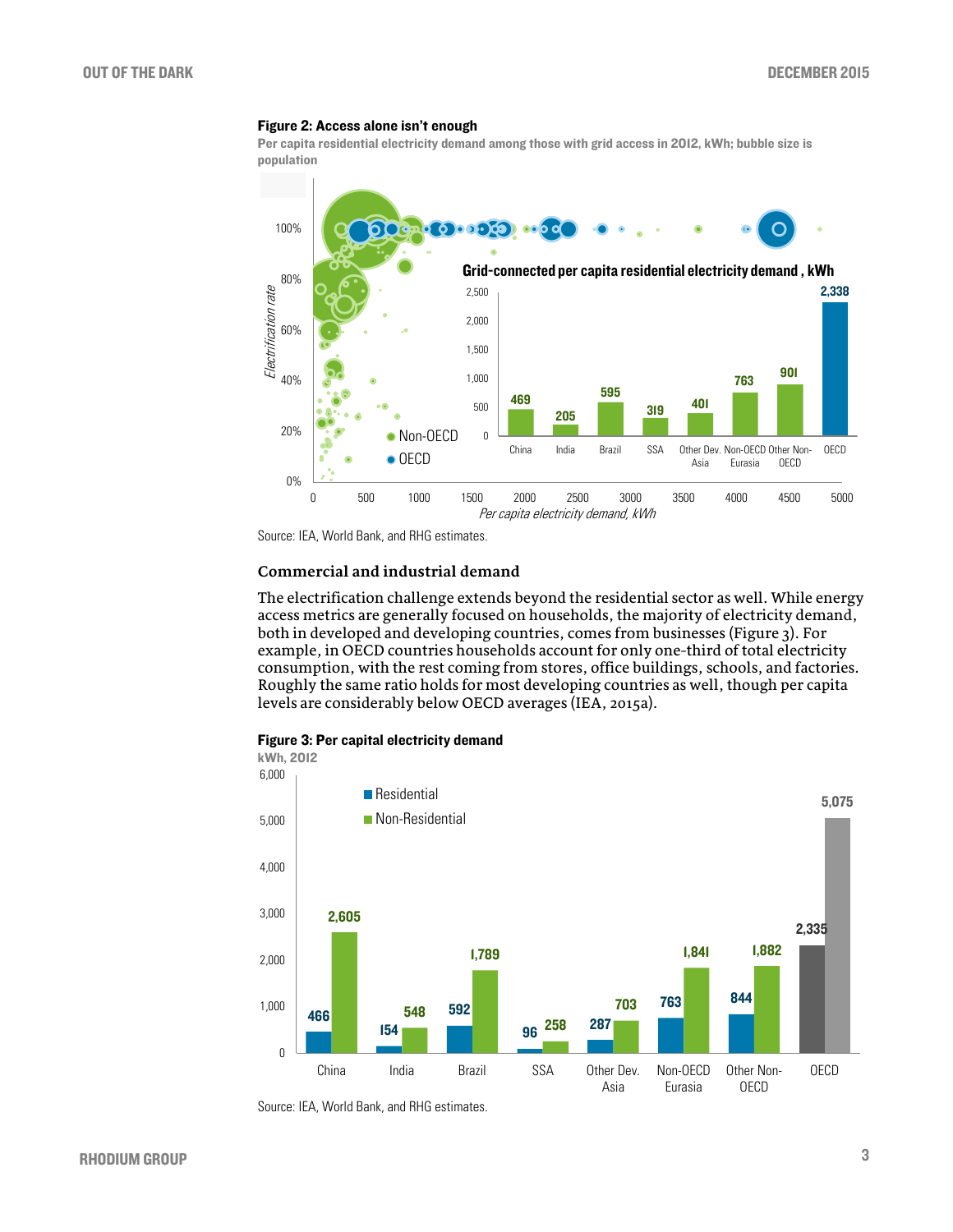The vast majority of commercial and industrial consumers in developing countries have grid access, but frequent brown and blackouts force many firms to rely on back-up generators for a significant share of their electricity needs. The World Bank surveys electricity reliability in nearly 120 countries home to roughly 5.6 billion people. More than one-third of businesses in these countries (weighted by population) experience more than 10 power outages per month. Roughly 10% experience more than 20 outages per month. As a result, 15% of businesses in these countries (population weighted) have to rely on back-up generators for more than 10% of their electricity (World Bank, 2014). Unreliable grid-supplied electricity in developing countries hinders investment and employment growth and presents a significant barrier to achieving the UN's economic development goals. It also needlessly increases CO2 emissions, as back-up generators are among the most carbon-intensive forms of power generation.

#### Figure 4: The reliability of commercial and residential electricity delivery

Share of businesses surveyed by World Bank, weighted by population



Source: World Bank and RHG estimates.

#### FUTURE PATHWAYS

The electrification landscape is rapidly evolving. Between 1990 and 2012, the World Bank estimates the number of people with electricity access globally expanded by nearly two billion due to a combination of population growth, economic development, and urbanization (World Bank, 2015). Per capita grid-supplied electricity demand in developing countries more than doubled (IEA, 2015a). These same socioeconomic drivers will continue to shape the electrification landscape going forward. We model likely changes in the rate and level of electricity access between now and 2050 under three different socioeconomic scenarios from the Shared Socioeconomic Pathways used by the Intergovernmental Panel on Climate Change (O'Neill et al., 2015)—which we call Low, Medium, and High. The Low Scenario is characterized by a more rural, highpopulation, low-growth future, while the High Scenario has higher GDP and urbanization rates and lower population growth. The Medium Scenario falls between the other two on all three metrics. For these baseline estimates we assume current policy continues and that there is no concerted international push to expand electricity access and achieve the UN's Social Development Goals. A complete description of our methodology is available in Appendix A.

#### **Electricity access**

In our Medium Scenario global population grows by 1.24 billion people between 2012 and 2030, and the number of people connected to the grid grows by 1.31 billion. More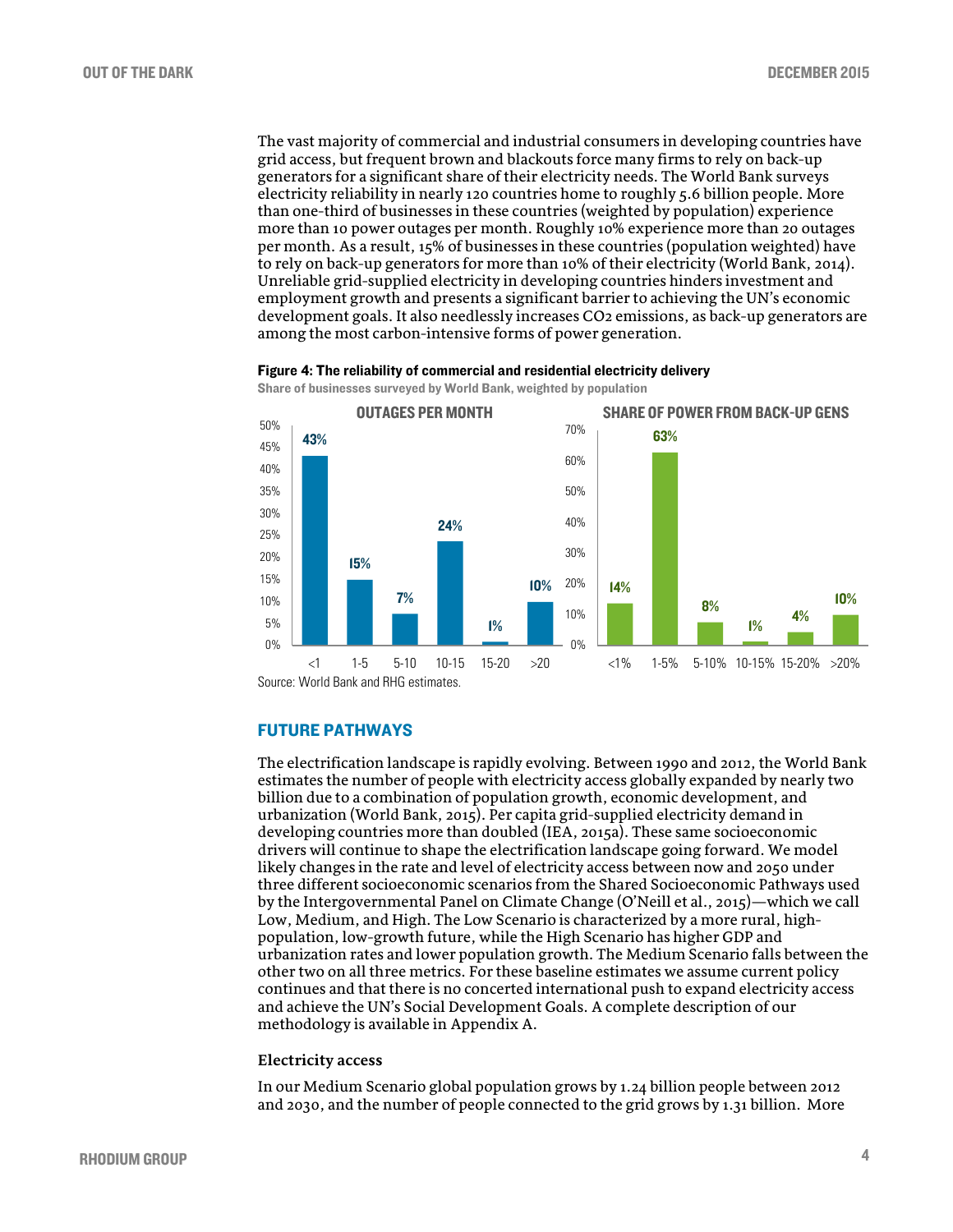than half of this is due to population growth in currently gridded areas (Figure 5). Of the remaining 522 million who gain access, 140 million do so by migrating to gridded areas (at urbanization rates projected in the Medium Scenario) while income-driven grid expansion provides coverage to another 382 million. That leaves 1.18 billion people without access in 2030 under current policy, largely unchanged from today's levels.



#### Figure 5: On-grid vs. off-grid population

Between 2030 and 2050, however, the picture is a bit different. Global population expands by 893 million during that period in our Medium Scenario, and 1.62 billion people get connected to the grid. Of that, only one-quarter comes from population growth in areas already gridded in 2030 and less than 15% from urbanization. 60% is due to income-driven grid expansion. It's between 2030 and 2050 that developing country incomes rise enough to make a significant dent in the electrification challenge, assuming current policies continue. As a result, the size of the global off-grid population in our Medium Scenario drops from 1.18 billion to 452 million.

#### Figure 6: Off-grid population





Source: IEA, IIASA, World Bank, and RHG estimates.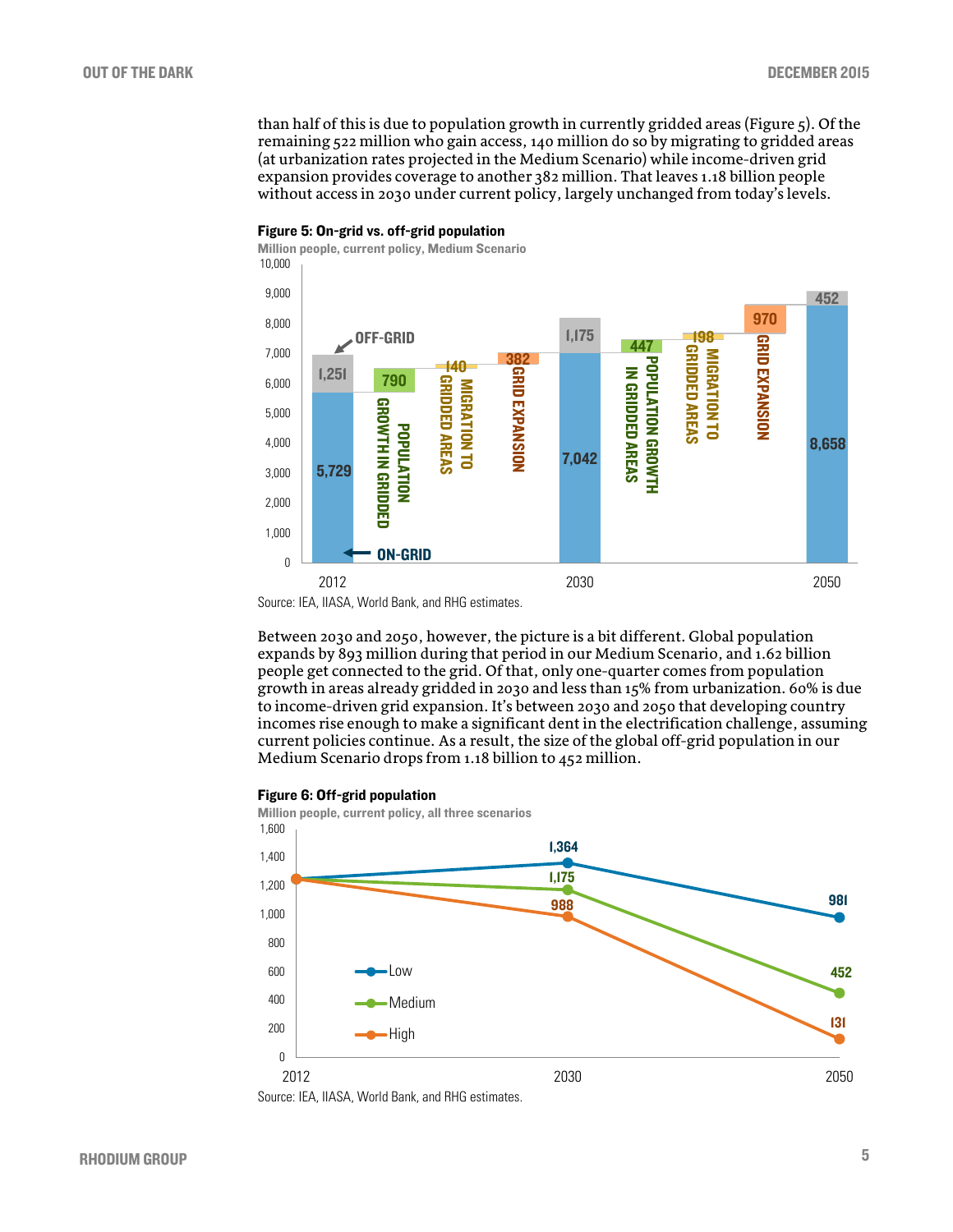This same dynamic holds in our Low and High scenarios as well. In the Low Scenario, the off-grid population grows by a little over 100 million between 2012 and 2030, but then declines by 383 million between 2030 and 2050 (Figure 6). In the High Scenario, the offgrid population falls by 263 million between 2012 and 2030 and by another 857 million between 2030 and 2030.

## **Electricity demand**

In 2012, households around the world consumed 5,088 billion kWh of electricity, nearly all of which was generated by central station power plants and delivered through an interconnected electrical grid (IEA, 2015a). In our Medium Scenario, we project gridconnected residential electricity demand will increase by 3,633 billion kWh between 2012 and 2030, assuming no major changes in national energy policy. Of this, nearly 70% comes from higher demand among households currently connected to the grid due to an income-driven increase in energy services (Figure 7). An additional 25% comes from population growth in currently gridded areas. Broadening grid access to an additional 522 million people through urbanization and income-driven grid expansion accounts for only 7% of projected global load growth. Between 2030 and 2050, income and urbanization-driven grid expansion plays a larger role in driving global residential electricity demand growth (25% in our Medium Scenario), as more households cross the income threshold at which grid access has traditionally occurred. The majority of global grid-connected residential load growth, however, continues to come from households already connected to the grid.

To quantify the additional electricity demand that would come from providing access to the 452 million to 1.18 billion people who are projected to still be off grid in 2030 and 2050 respectively in our Medium Scenario, we explored three possible levels of consumption: 1) a 750 kWh minimum per household threshold, 2) an assumption that all off-grid households consume at the same level as on-grid households within that country, and 3) that all off-grid households consume at current Chinese levels. This results in a global estimate of potential off-grid residential electricity demand ranging from 176 to 660 billion kWh in 2030, increasing overall global residential electricity consumption by 2-7%. By 2050, that falls to 68 to 321 billion kWh, or a 0.5-2.5% increase in global demand.



5,088 8,721 2,490 동영 출동 품출 - 동영호동물 - 12,802  $\frac{63}{2}$  186 2,160  $914$   $166$   $842$ <br> $914$   $8$   $32$ 501 272  $\theta$ 2,000 4,000 6,000 8,000 10,000 12,000 14,000 2,490<br>
2,490<br>
2,490<br>
2,000 GROWTH IN GROWTH GROWTH GROWTH GROWTH CONDUCTION GROWTH<br>
MIGRATION GROWTHON GROWTHON GROWTHON GROWTHON GROWTHON GROWTHON GROWTHON GROWTHON GROWTHON CONDUCTION CONDUCTION CONDUCTION CONDUCTION CON ON-GRID OFF-GRID POTENTIAL LOAD GROW FROM EXISTING GRIDED POPULATION POPULATION GROWTH IN GRIDDED AREAS GRID EXPANSION MIGRATION TO GRIDDED AREAS LOAD GROW FROM EXISTING GRIDED POPULATION

Billion kWh, Medium Scenario

Source: IEA, IIASA, World Bank, and RHG estimates.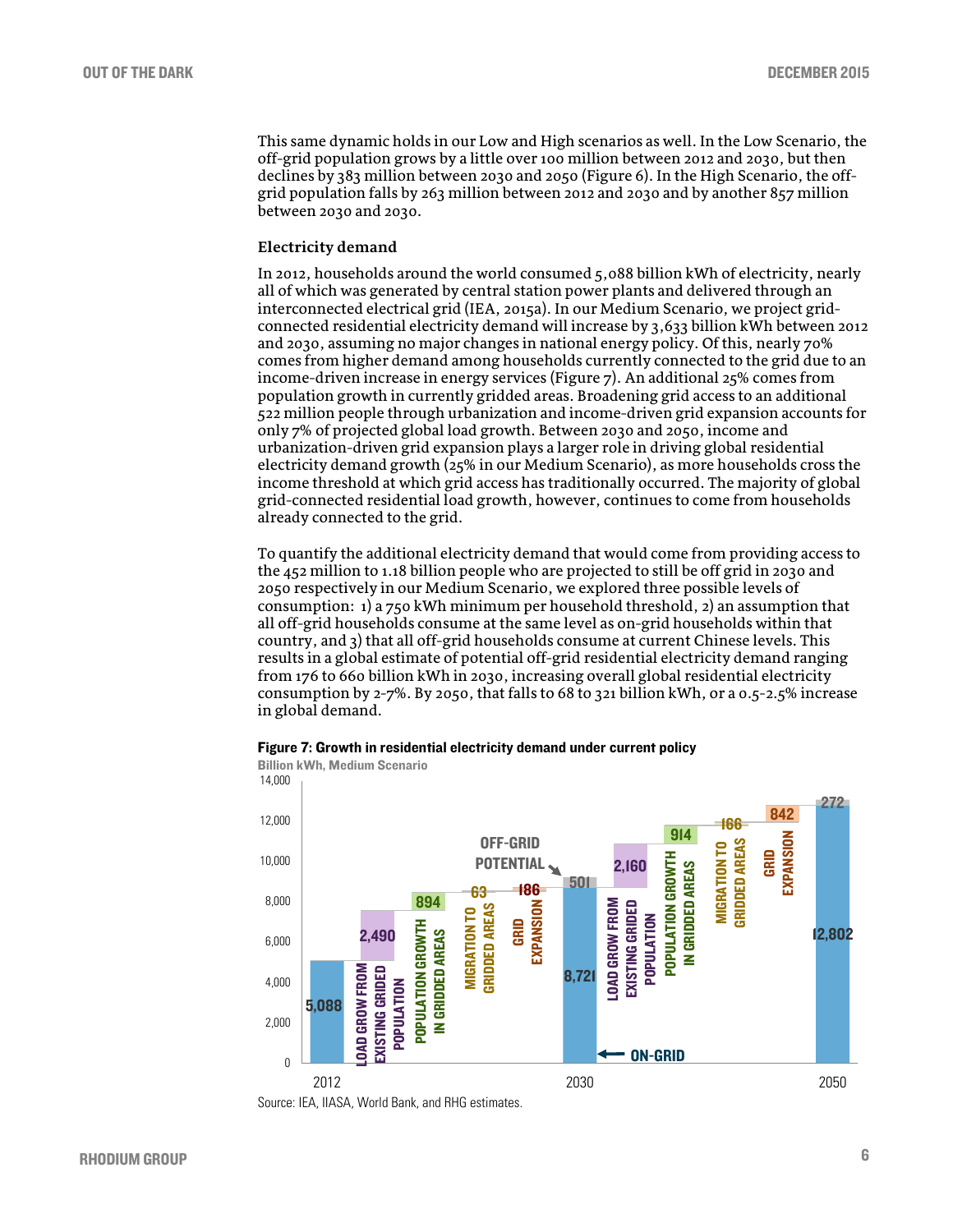

#### Figure 8: Potential off-grid residential electricity demand—billion kWh

Assumes current policy

Source: IEA, IIASA, World Bank, and RHG estimates.

#### Figure 9: Potential off-grid residential electricity demand—percent of global residential total Assumes current policy



As discussed previously, households account for only one-third of current electricity demand globally. We did not model future changes in commercial, industrial, and transport-related electricity consumption for this report. While non-residential electricity demand is harder to forecast due to changes in industrial production and the potential for long-term electrification of the passenger vehicle fleet, we expect nonresidential electricity demand growth in developing countries to be substantial. Indeed, in their most recent World Energy Outlook (WEO) the IEA projects that more than 70% of electricity demand growth in developing countries in the coming decades will come from outside the residential sector (IEA, 2015b).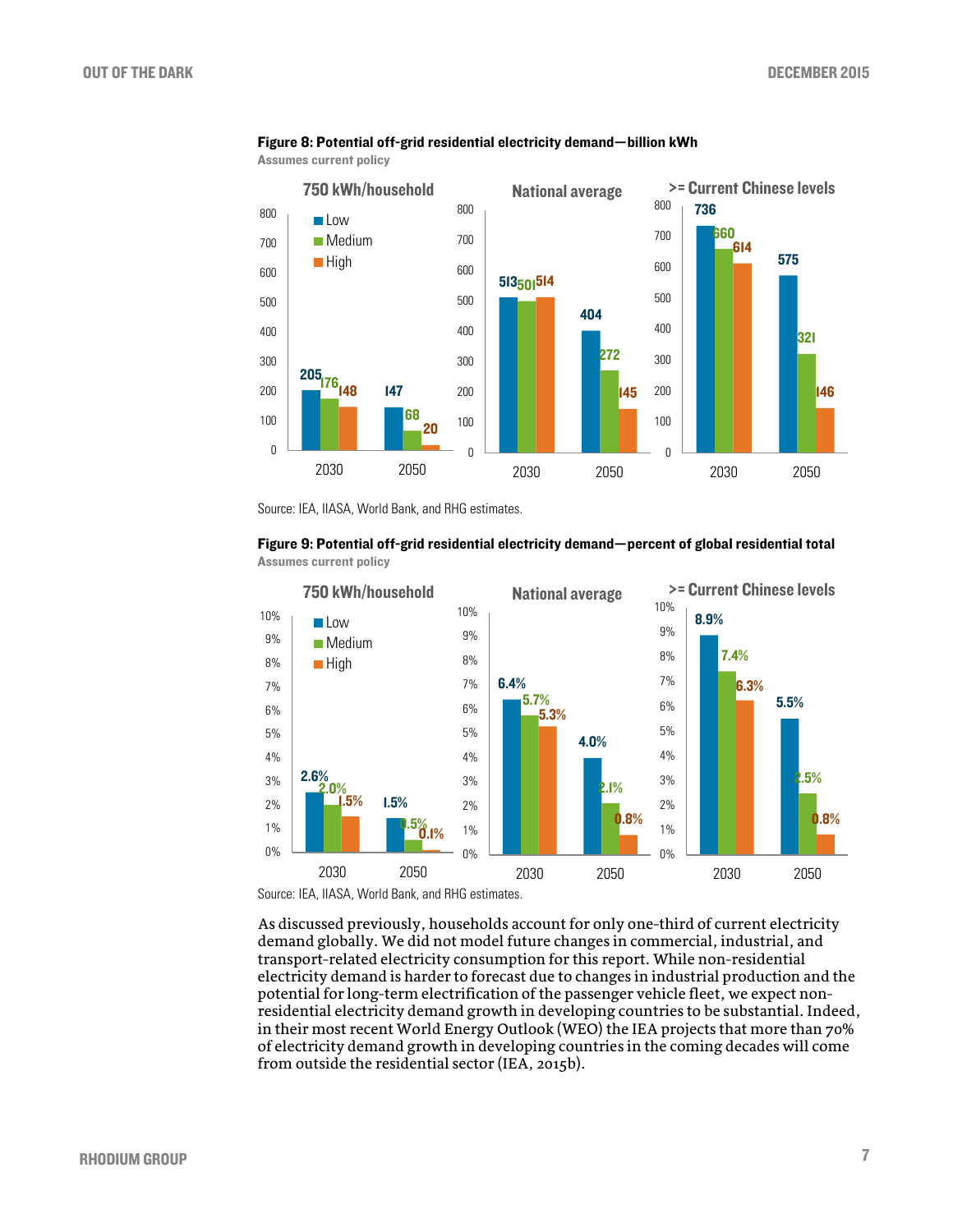## CLIMATE IMPLICATIONS

To assess the climate implications of the electrification projections outlined above, we rely on regional emissions factors (the amount of CO2 emitted for every kWh of electricity consumed) from the IEA's most recent WEO. We used the IEA's "Current Policies Scenario," which assumes no change in national energy or climate policies beyond those announced by summer 2015. The WEO projections only extend to 2040, so we use 2040 emissions factors to estimate 2050 emissions levels.

#### **Emissions scenarios for residential electricity consumption**

Grid-connected residential electricity consumption resulted in 2,688 million metric tons (mmt) of CO2 emissions in 2012 (Figure 10). In our Medium Scenario, that grows to 4,485 mmt by 2030. Mirroring the growth in generation shown in Figure 7, the majority of the increase comes from higher demand among households already connected to the grid, followed by population growth in currently gridded areas. Income and urbanizationdriven expansion of the grid accounts for only 8% of the growth.

To calculate the maximum potential increase in emissions from expanding electricity access to those remaining off-grid in 2030, we assume all potential demand is met with power generated by small-scale diesel generators. That would result in 393 mmt of additional emissions in 2030 in our Medium Scenario (assuming off-grid populations in a given country consume electricity at the same level as their on-grid counterparts). Between 2030 and 2050, load growth among those households already connected to the grid in 2030 continues to be the largest source of additional residential electricity-related emissions, though grid expansion becomes a more important driver. Maximum potential off-grid emissions decline to 213 mmt in our Medium Scenario as more households are connected to the grid.



#### Figure 10: CO2 emissions from residential electricity consumption

Source: IEA, IIASA, World Bank, and RHG estimates.

Across scenarios we find that if all projected off-grid households are electrified, global emissions could increase by as much as 393 to 404 mmt in 2030 if all the power they consumed was produced with diesel generators, a 7.5 to 8.8% increase in total residential electricity-related emissions projected for that year (Figure 11). By 2050, potential offgrid emissions fall to between 114 and 317 mmt, depending on scenario, or 1.3-5.8% of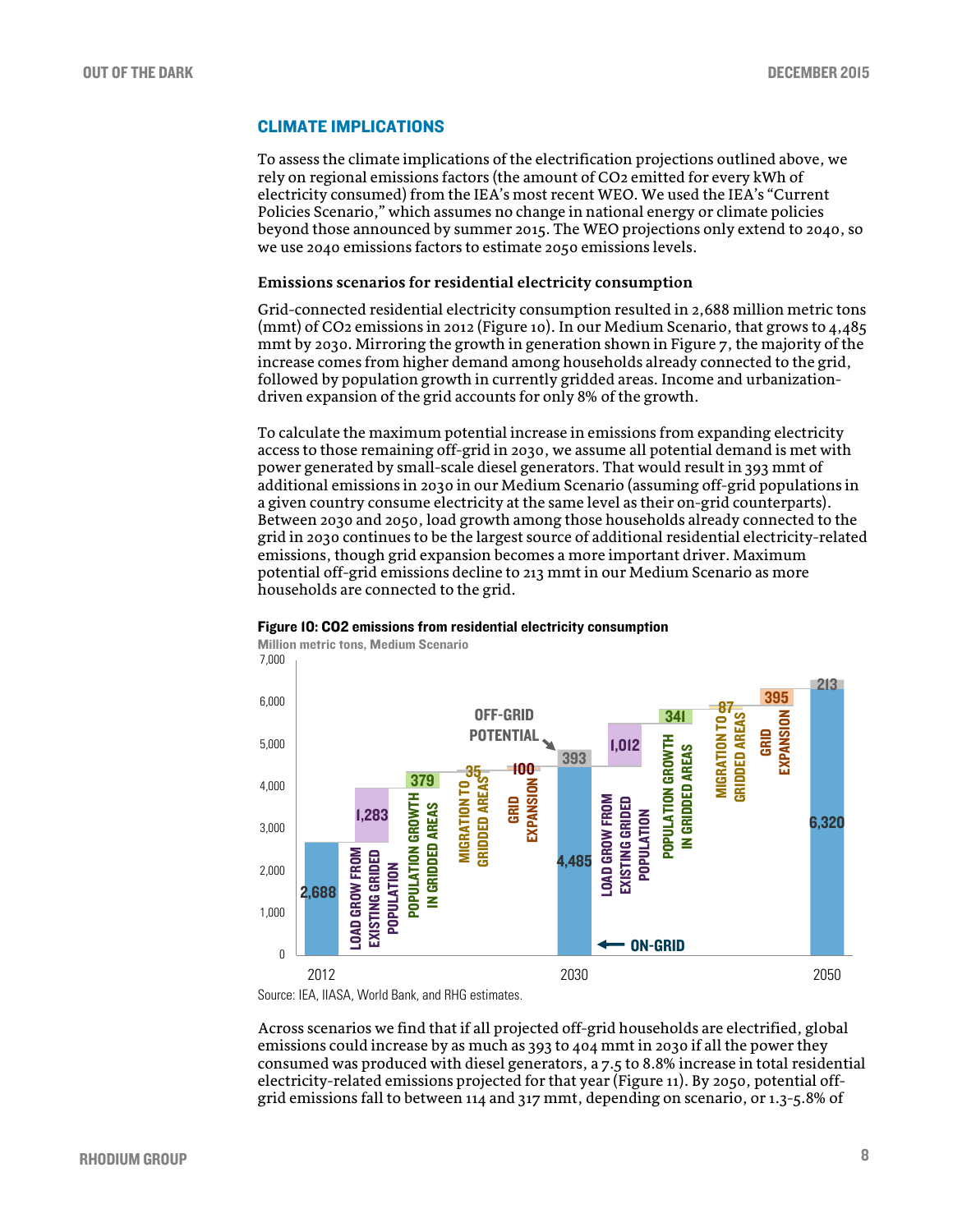the projected total for global residential electricity consumption. There are a growing number of low-carbon off-grid alternatives to diesel generators available, thanks in large part to the dramatic decline in the cost of batteries and solar PV panels. Meeting potential off-grid electricity demand with low-carbon solutions could significantly reduce its climate footprint.



#### Figure 11: Residential electricity-related CO2 emissions across scenarios Million metric tons

Source: IEA, IIASA, World Bank, and RHG estimates.

#### **Residential electricity-related emissions in context**

To put these projections in context, we compare residential electricity results from our Medium Scenario in 2030 to the IEA's World Energy Outlook projections for CO2 emissions from non-residential electricity consumption and non-electricity energy consumption in 2030 under their Current Policies Scenario (Figure 12). While the economic and population growth assumptions vary between the two analyses, this comparison provides a rough approximation of the relative importance of expanded electrification from a climate perspective.





Source: IEA, IIASA, World Bank, and RHG estimates.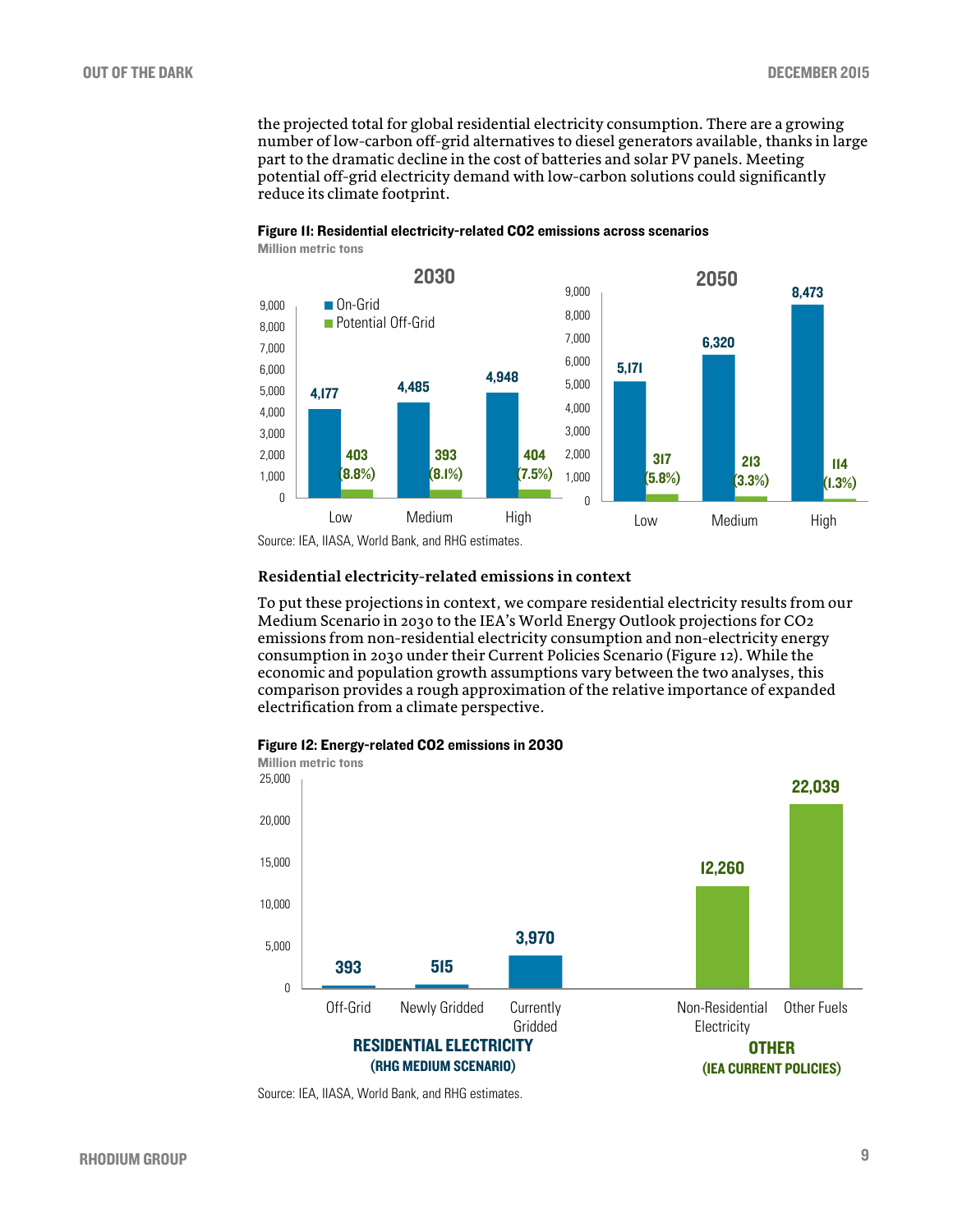In our Medium Scenario, expanding electricity access to all households that currently lack it could result in up to an additional 908 mmt of CO<sub>2</sub> per year in 2030. Of this, 515 mmt comes from households likely to become grid connected between 2012 and 2030 (assuming no new policy-driven change in the carbon-intensity of grid-supplied electricity), and up to 393 mmt coming from electrifying off-grid households with highcarbon distributed energy solutions (e.g. diesel generators). In this scenario, emissions from currently grid-connected households would be 3,970 mmt that year. Under the IEA's Current Policies Scenario, other energy-related CO2 emissions are projected to reach 34,299 mmt in 2030 (IEA, 2015b). Using those estimates, the maximum potential increase in global energy-related CO2 emissions from achieving the UN's goal of providing universal electricity access by 2030 is 2.3%.

### **CONCLUSION**

Meeting the UN's goal of ensuring access to affordable, reliable, sustainable, and modern energy for all is critical from both a humanitarian and economic development standpoint. But from a climate standpoint, given that the vast majority of projected growth in electricity-related emissions comes from areas currently connected to the grid, decarbonizing grid-tied electricity remains the most pressing power sector-related priority.This includes improving grid reliability to reduce the need for back-up generation and accelerating deployment of low-carbon grid-connected generation, whether distributed or central station.While climate should be one consideration in strategies for expanding electricity access to those that currently lack it, given the relatively small potential emissions impact, its important to balance this with affordability, speed of deployment, and public health considerations.

## **REFERENCES**

- EIA (2015). "Commercial Demand Module." *Assumptions to the Annual Energy Outlook 2015*. US Energy Information Administration. Accessed 24 November, 2015. [http://www.eia.gov/forecasts/aeo/assumptions/pdf/commercial.pdf.](http://www.eia.gov/forecasts/aeo/assumptions/pdf/commercial.pdf)
- IEA (2014). "Energy access database." World Energy Outlook 2014. International Energy Agency. Spreadsheet. Accessed 24 August, 2015. Retrieved from [http://www.worldenergyoutlook.org/media/weowebsite/WEO2014Electricityd](http://www.worldenergyoutlook.org/media/weowebsite/WEO2014Electricitydatabase1.xlsx) [atabase1.xlsx](http://www.worldenergyoutlook.org/media/weowebsite/WEO2014Electricitydatabase1.xlsx)
- IEA (2015a). "International Energy Balances." International Energy Agency. Database. Accessed 4 May, 2015[. http://www.oecd-ilibrary.org/energy/data/iea-world](http://www.oecd-ilibrary.org/energy/data/iea-world-energy-statistics-and-balances/world-energy-balances_data-00512-en)[energy-statistics-and-balances/world-energy-balances\\_data-00512-en.](http://www.oecd-ilibrary.org/energy/data/iea-world-energy-statistics-and-balances/world-energy-balances_data-00512-en)
- IEA (2015b). "World Energy Outlook 2015." International Energy Agency. Accessed 11 November 2015[. http://www.worldenergyoutlook.org/weo2015/.](http://www.worldenergyoutlook.org/weo2015/)
- IIASA (2015). "SSP Database." Database. Version 1.0. Accessed 11 August 2015. [https://tntcat.iiasa.ac.at/SspDb/dsd?Action=htmlpage&page=about.](https://tntcat.iiasa.ac.at/SspDb/dsd?Action=htmlpage&page=about)
- International Energy Agency (IEA) and World Bank (2015). "Sustainable Energy for All 2015 – Progress Toward Sustainable Energy." World Bank, Washington, D.C. DOI: 10.1596/978-1-4648-0690-2. Accessed 11 December 2015. [http://trackingenergy4all.worldbank.org/~/media/GIAWB/GTF/Documents/G](http://trackingenergy4all.worldbank.org/%7E/media/GIAWB/GTF/Documents/GTF-2105-Full-Report.pdf) [TF-2105-Full-Report.pdf.](http://trackingenergy4all.worldbank.org/%7E/media/GIAWB/GTF/Documents/GTF-2105-Full-Report.pdf)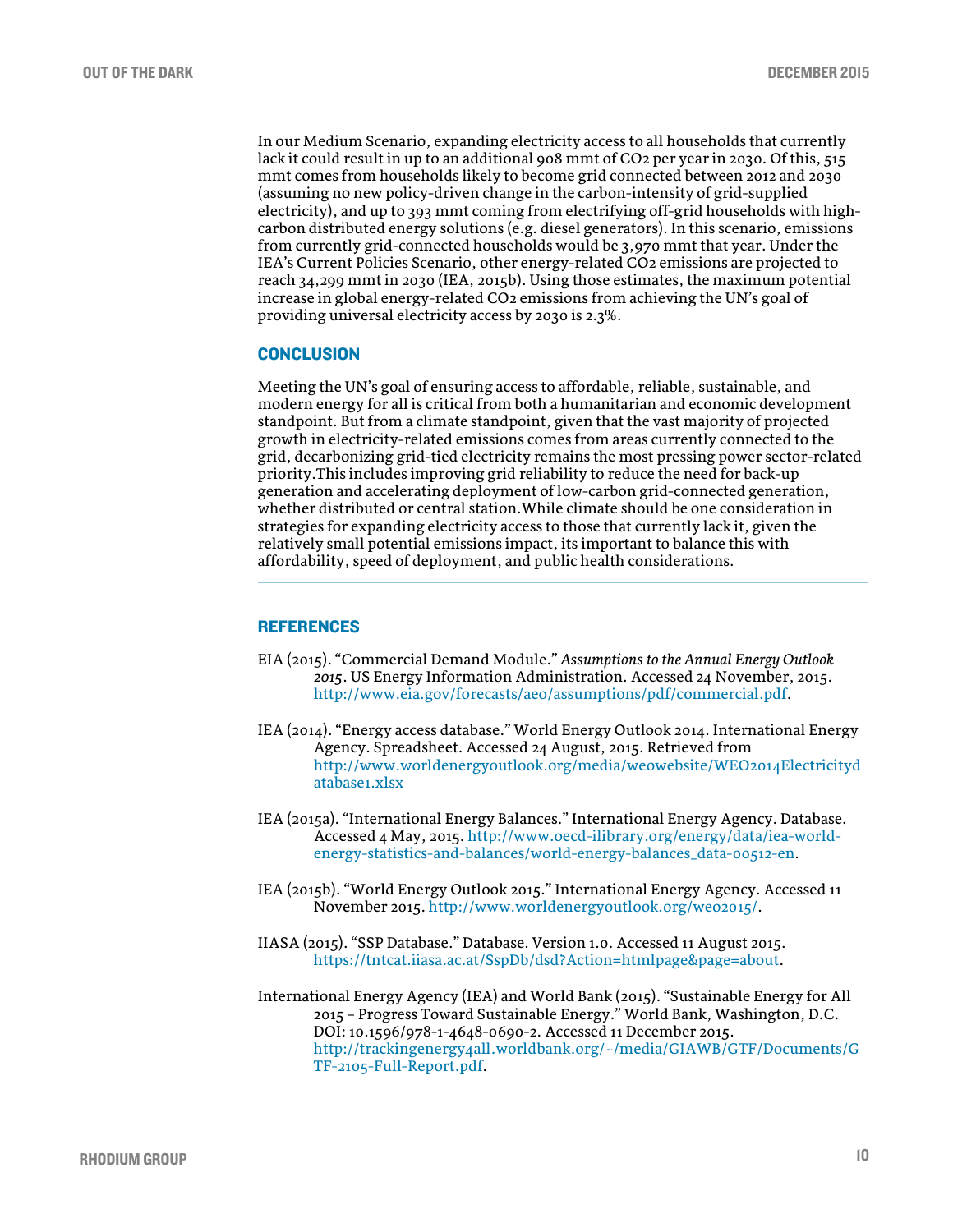- IPCC (2006). *2006 IPCC Guidelines for National Greenhouse Gas Inventories*. Intergovernmental Panel on Climate Change. Vol. 2 (2). Accessed 24 November, 2015[. http://www.ipcc-nggip.iges.or.jp/public/2006gl/pdf/2\\_Volume2/](http://www.ipcc-nggip.iges.or.jp/public/2006gl/pdf/2_Volume2/%20V2_2_Ch2_Stationary_Combustion.pdf)  [V2\\_2\\_Ch2\\_Stationary\\_Combustion.pdf.](http://www.ipcc-nggip.iges.or.jp/public/2006gl/pdf/2_Volume2/%20V2_2_Ch2_Stationary_Combustion.pdf)
- O'Neill, B., E. Kriegler, K. Ebi, E. Kemp-Benedict, K. Riahi, D. Rothman, B. van Ruijven, D. van Vuuren, J. Birkmann, K. Kok, M. Levy, W. Solecki (2015). "The roads ahead: Narratives for shared socioeconomic pathways describing world futures in the 21st century." Global Environmental Change. Vol 1388. DOI: [10.1016/j.gloenvcha.2015.01.004.](http://dx.doi.org/10.1016/j.gloenvcha.2015.01.004)
- Open Working Group of the General Assembly on Sustainable Development Goals (UN), 2014. United Nations. Document A/68/970. Accessed August 06, 2015. [http://undocs.org/A/68/970.](http://undocs.org/A/68/970)
- World Bank (2014). World Bank Enterprise Surveys. Database. Accessed 11 August 2015. [http://www.enterprisesurveys.org.](http://www.enterprisesurveys.org/)
- World Bank (2015). "World Development Indicators." The World Bank. Online dataset. Accessed 24 August, 2015. [http://data.worldbank.org/indicator.](http://data.worldbank.org/indicator)

#### APPENDIX A: METHODOLOGY

Estimating even current electricity access and consumption in low-income and rural areas is notoriously difficult—for a more complete discussion of the data challenges, see the World Bank's discussion of its own methodology detailed in the Global Tracking Framework report (2013). These challenges only grow when attempting to project these quantities into the future—large uncertainties in fundamental socioeconomic drivers such as economic, population, and urbanization growth can play as large a role as energy policy, if not larger, in the development of energy systems and the populations able to access them.

Quantifying the relative importance of grid-tied and off-grid electricity consumption, however, does not require a perfect projection of absolute quantities, but only a study of their relative magnitudes. We exploited this fact by conducting a scenario analysis in our examination of residential access and consumption. In each scenario, we examine the factors that drive increases in access to electricity and the patterns of consumption that characterize populations with access. This allowed us to separate scenario uncertainty from the uncertainty observed in our statistical models. We found that while significant differences do exist in the sizes of populations with and without access and the quantity of electricity they consume, the relative importance of off-grid consumption to grid-tied consumption remains very small across all scenarios.

#### **Modeling the share of current residential population with access to electricity**

We modeled current electricity access rates for urban and rural populations separately as a function of GDP per capita, population density, and the World Bank's measure of adjusted net national savings as a share of GDP, which represents the share of gross national product coming from the value of raw materials extracted through forestry, metals and mineral mining, and oil, gas, and coal production. Additionally, we added dummy variables to the regression to indicate a country's membership in the Former Soviet Union or the UN's list of Small Island Developing States.

Table 1A: Electricity access logistic model regression results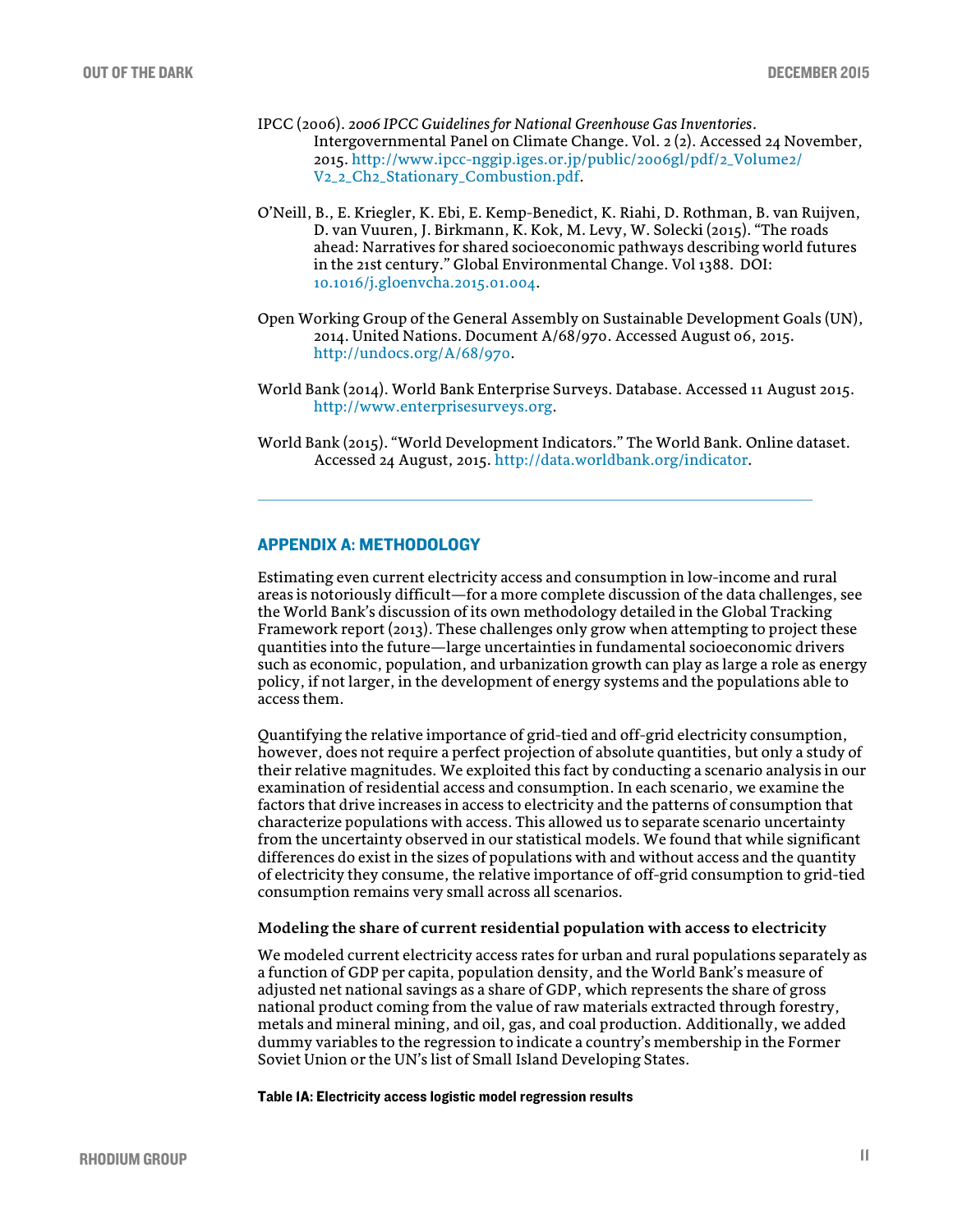|                                | Urban         | Rural         |
|--------------------------------|---------------|---------------|
|                                | $-11.22$      | $-14.52$      |
| (Intercept)                    | (1.56)        | (1.93)        |
|                                | $***$         | ***           |
|                                | 1.40          | 1.69          |
| GDP/capita                     |               |               |
| [ ln(2011 PPP)]                | (0.16)<br>*** | (0.20)<br>*** |
|                                |               |               |
|                                | 0.31          | 0.15          |
| <b>Population Density</b>      | (0.12)        | (0.15)        |
| [ln(persons/km <sup>2</sup> )] | ⋇             |               |
|                                |               |               |
| <b>Adjusted Savings</b>        | $-2.05$       | $-5.13$       |
| [ % of GDP ]                   | (1.57)        | (2.19)        |
|                                |               | ∗             |
|                                | 5.72          | 18.92         |
| <b>Former Soviet Union</b>     | (7.38)        | (1948.46)     |
| [Flag]                         |               |               |
|                                |               |               |
| Small Island                   | $-0.07$       | $-0.13$       |
| Developing States              | (0.36)        | (0.42)        |
| [Flag]                         |               |               |

Source: Rhodium Group Analysis.

Estimates shown with standard error in parentheses

P-values: \*\*\* <  $0.005 <$  \*\* <  $0.01 <$  \* <  $0.05 <$  · <  $0.1 <$  < 1





Electricity access rates were obtained from the International Energy Agency (IEA)'s WEO *2014 Electricity Database* (IEA 2014) and World Bank's "Access to electricity (% of population)" indicator (World Bank 2015). The IEA electricity access data does not have complete global coverage, so for every country in this analysis, the IEA data was used when available and the World Bank data was used elsewhere. Population, GDP, population density, and adjusted net national savings data were obtained from the World Bank (World Bank 2015). While electricity access and population data are available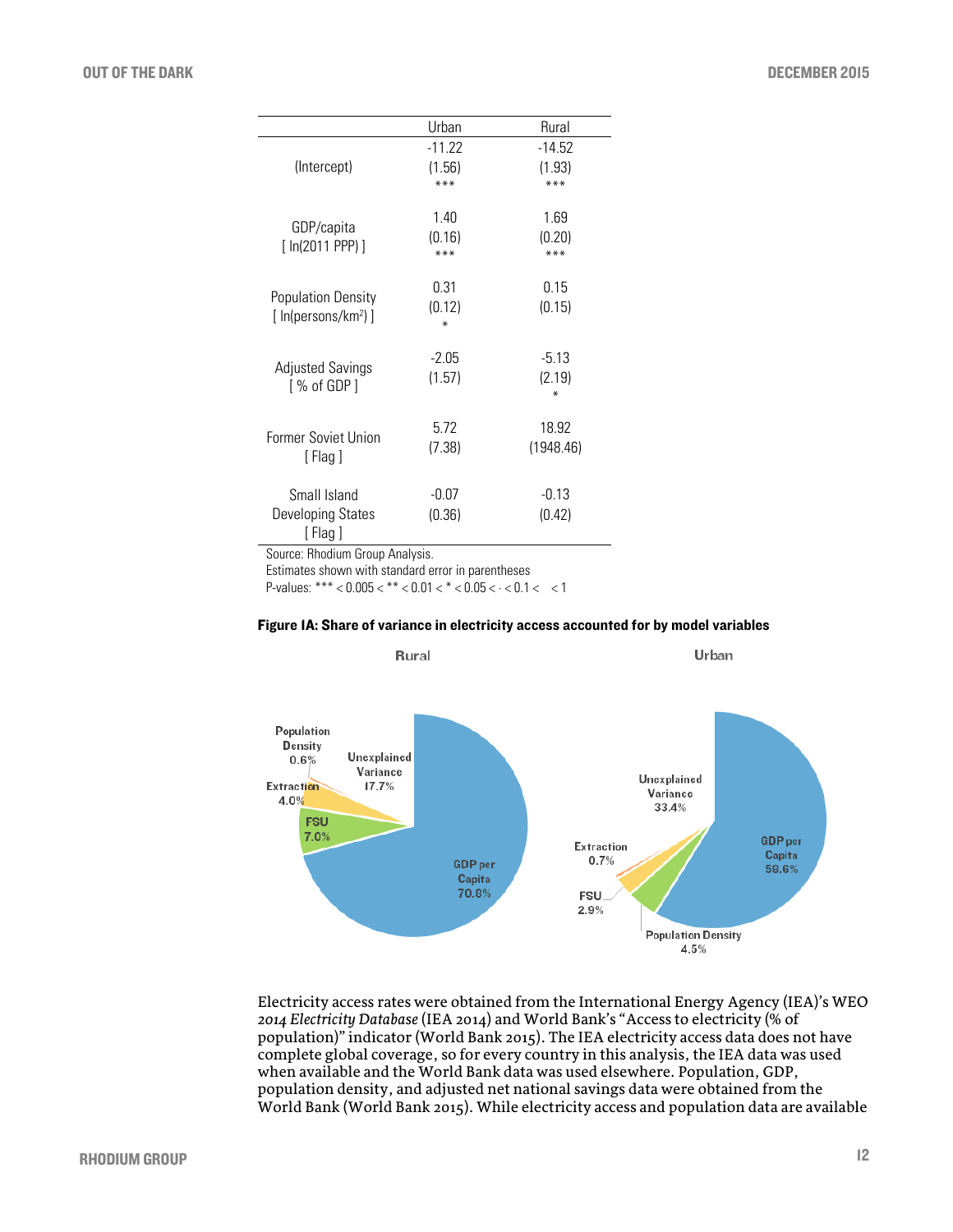separately for urban and rural areas, GDP, population density, and adjusted savings are only available nationally. Despite this shortcoming in the data, our models of urban and rural electricity access still predict observed electrification rates well. This is because electrification rates are more a function of national rather than local policy, and the pathways for both urban and rural electrification, while distinct, are determined by these national variables.

The data was modeled using a logistic regression, with equal weight given to each country. This model explains the majority of the observed variation in electricity access rates across countries (we found adjusted R-squared values of 0.82 and 0.66 for rural and urban populations, respectively). For both rural and urban models, the largest share of variance is explained by GDP per capita; membership in the Former Soviet Union (FSU), population density, extraction share, and Small Island States (SIDS) membership explain smaller portions of variance (see Figure 1A). The residual variation by country lacks significant patterns and trends for a number of candidate variables, including region of the world, GINI coefficient, foreign direct investment (FDI), official development assistance (ODA), and adjusted savings from mineral extraction and forestry as a share of GDP, as well as all variables modeled in this analysis.





Source: Rhodium Group Analysis.

#### **Projecting socioeconomic data**

Our projections of the key indicators used to model electricity access—population, GDP, and urbanization—were taken from the Shared Socioeconomic Pathways (SSPs), which are the socioeconomic scenarios underlying the IPCC's climate projections (O'Neill et al., 2015). The actual data for these projections was obtained from IIASA's "SSP Database" (IIASA 2015). We have chosen to use SSPs  $3, 2$ , and  $5$  as our Low, Medium, and High scenarios (see Figures 3-6A). SSP 3 is described as the "Regional Rivalry" scenario, in which mitigation and adaptation challenges dominate, and both urbanization and economic growth are slow. In this case, population growth is high, consistent with a low-urbanization future. SSP 5 is called the "Fossil-fueled Development" scenario, consistent with a high-growth, highly urban future. SSP 2, "Middle of the Road," is just that—it lies between the other two scenarios for all key indicators we used.

To develop estimates of 2030 and 2050 population and GDP by country, we applied the growth rates observed in the SSPs for these variables by country. For example, 2050 GDP for the United States in the low scenario is equal to 2012 World Bank US GDP times the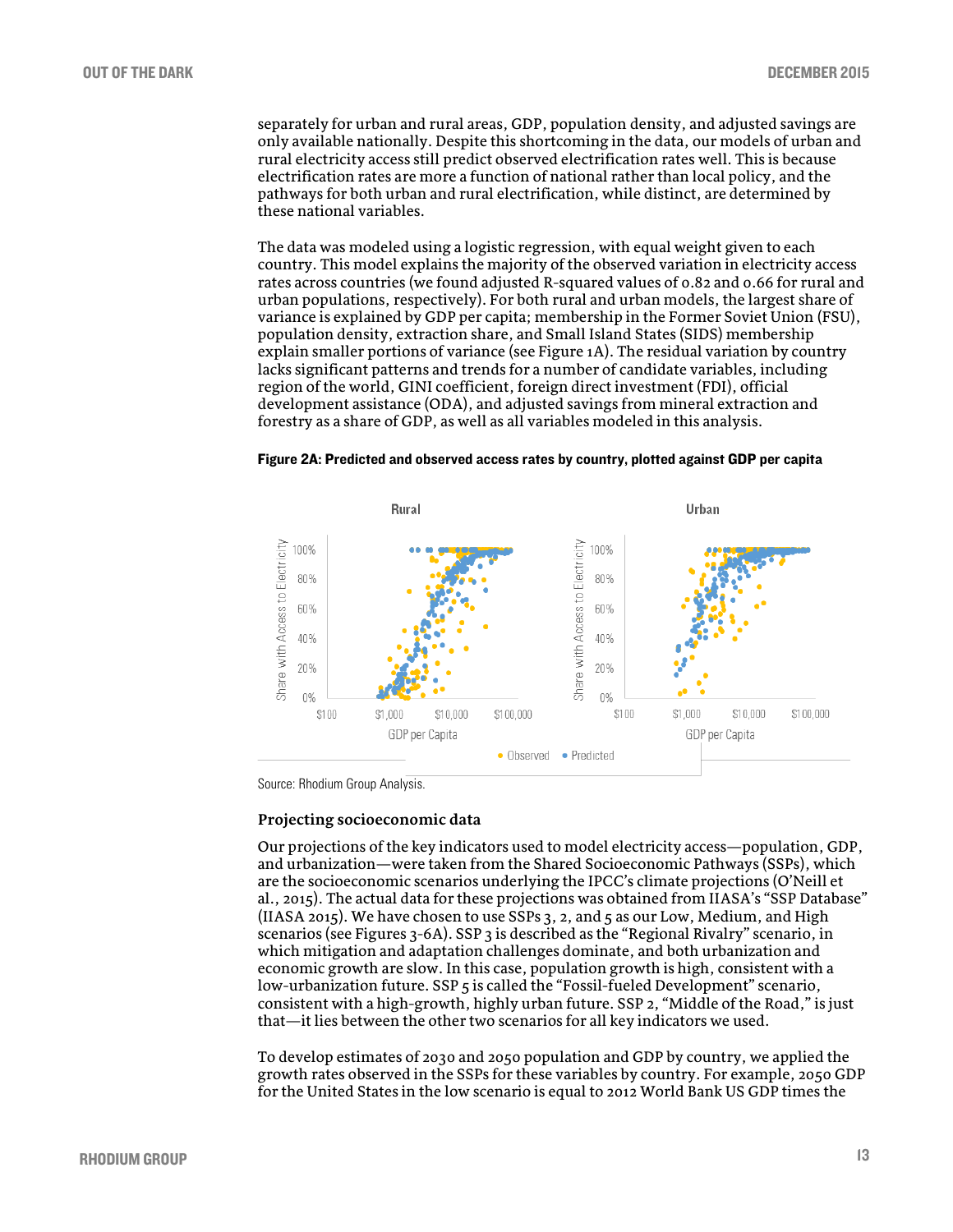growth in US GDP from 2012 to 2050 in the low SSP scenario. The SSPs only provide data in 5-year time steps, so we interpolated 2012 values between 2010 and 2015 using a compound annual growth rate (CAGR).

The SSP data is provided for 175 countries, while the World Bank data used to perform the initial-year regressions includes 186 countries. For countries present in the World Bank data but missing in the SSP data, we extrapolated from the base year to 2030 and 2050 using the weighted average growth rate for the region that each missing country belongs to. For example, Bermuda's 2050 GDP is equal to Bermuda's 2012 GDP according to the World Bank times the weighted average GDP growth rate from 2012 to 2050 of the "Other Non-OECD Countries" present in the SSP data set.

We used a different approach to project urbanization rates, since the rate must be bounded between zero and one. In 2012, we applied the current urbanization rate published by the World Bank, ensuring that both 2012 population and 2012 urban population agree with current data. The 2012 urbanization rate was obtained by linearly interpolating between the 2010 and 2015 values by country and scenario. We then used the difference between the SSP urbanization rates in each year from the rate in 2012, and added this to the World Bank urbanization rate in 2012, with the constraint that rates be between 0 and 1. For example, the US urbanization rate is currently 81.1%, and the high SSP scenario projects urbanization rates of 82.8% and 91.3% in 2012 and 2050, respectively. Therefore, our 2050 urbanization rate projection is  $(91.3\% - 82.8\%) + 81.1\%$ , or 89.6%. For countries not present in the SSP data, we used population and urbanization rates from the median case of the UN Population Division's World Population Prospects: 2015 Revision (UN 2015).





Source: World Bank, IIASA, and Rhodium Group Analysis.

Figure 4A: Global GDP per Capita by Scenario (2011 PPP)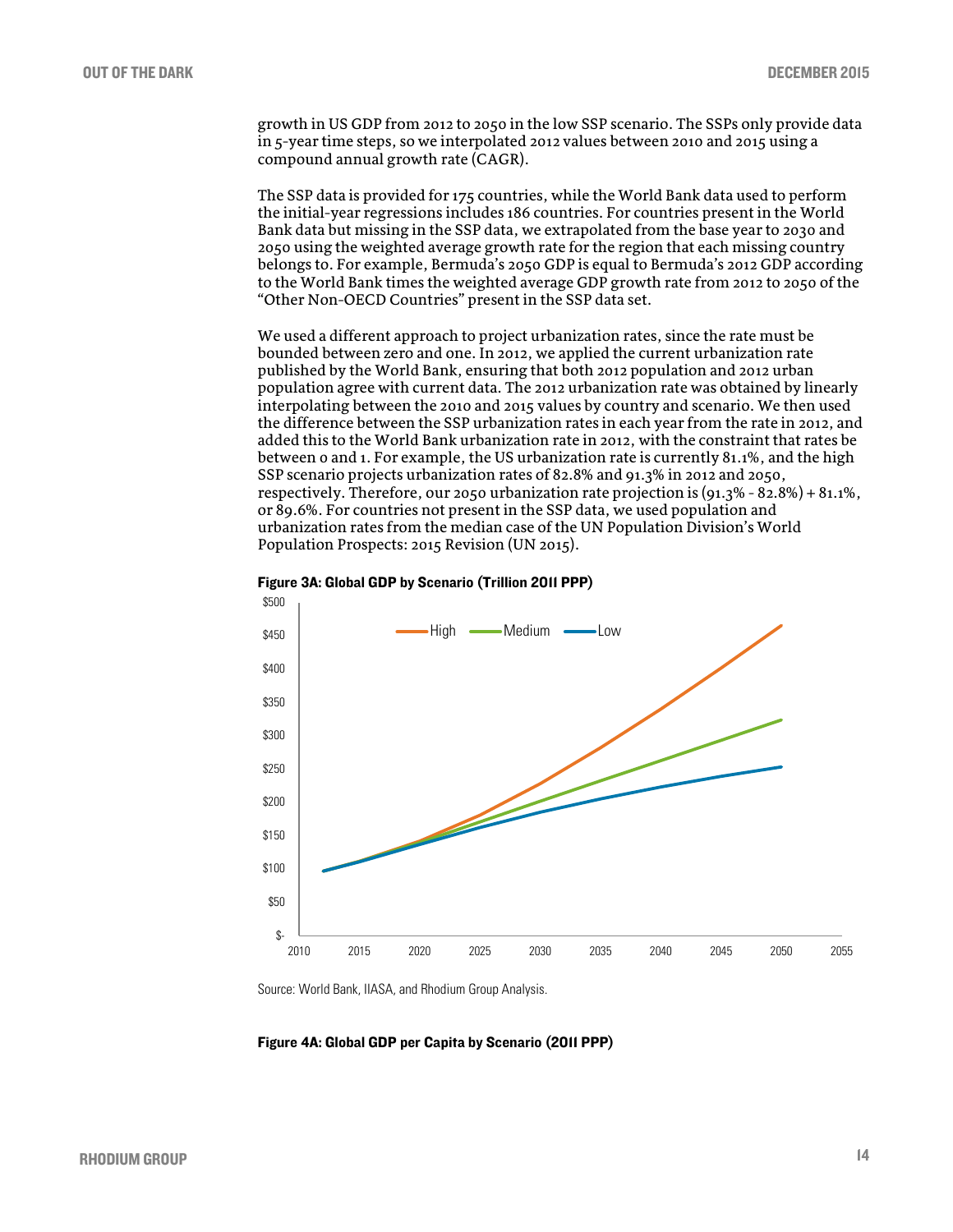

Source: World Bank, IIASA, and Rhodium Group Analysis.



Figure 5A: Global Population by Scenario (Billion)

Source: World Bank, IIASA, and Rhodium Group Analysis.

## Figure 6A: Urban Share of Global Population by Scenario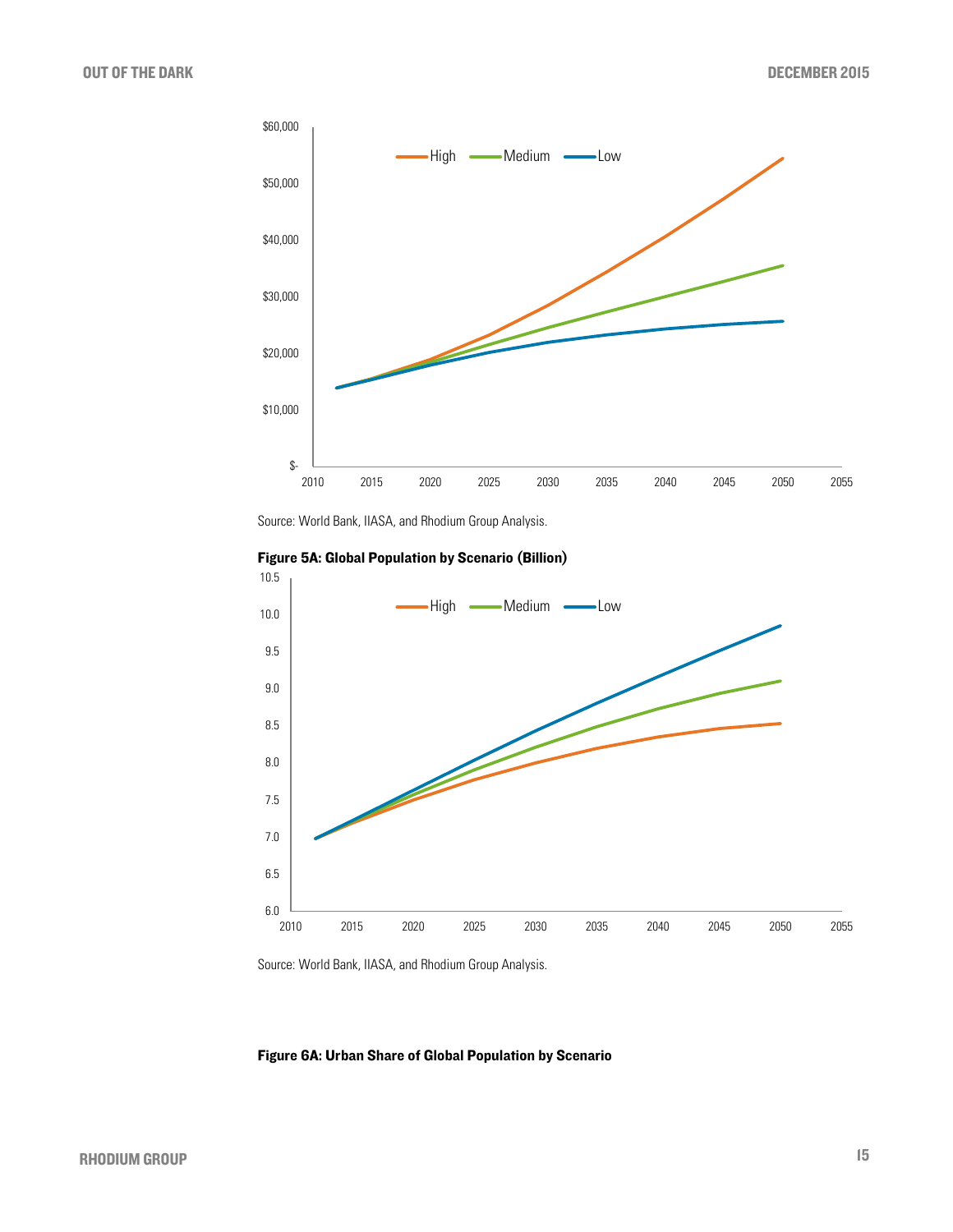

Source: World Bank, IIASA, and Rhodium Group Analysis.

#### **Populations with access to grid-tied and off-grid electricity**

We modeled urban and rural electrification rates using projected changes in GDP per capita and population density. We assumed that adjusted savings as a share of GDP will remain constant. FSU and SIDS statuses do not change. To maintain consistency with current electricity access rates, we set each country's final projected access rate to the maximum of the modeled rate and the current observed access rates from IEA and the World Bank. Because we used a max function there is an upward bias to our population projections, but this method significantly improves the fit to some individual countries and the effect on global electrification rates is less than 1 percent in 2050.

This model gave us the share of the population that we project will be connected to the grid by a given year, assuming grid connection growth is driven purely by forces that can be observed in the historic data. In effect, this represents a business-as-usual case. In reality, changes in electricity generation, distribution, storage, and consumption technologies may increase penetration rates beyond those projected in this analysis, especially in rural areas where off-grid solutions may be cost effective in the near- or medium-term. These additions would fall into one of two categories—off-grid or microgrid installations in areas that will become economic grid-connected areas by 2050, and those in areas that will not fall into economic grid-connected areas by 2050. As is shown in our analysis, those falling into the latter category represent a small share of total electricity consumption, and increases in access represent significant humanitarian and development gains while contributing minimally to global GHG emissions.

We estimated the grid-tied population at current electrification rates by multiplying the population in a given projection year by the current IEA and World Bank estimates of 2012 electrification rates. We estimated the new grid-tied population by multiplying projected population in each year by the projected electricity access rate in that year, and subtracting the grid-tied population at current electrification rates. The off-grid population is the remainder of the population that is not connected to the grid. We assumed that by 2050, this population will have acquired access to electricity, but did not make an assumption about whether the access will come in the form of grid-tied, microgrid, or distributed electric power.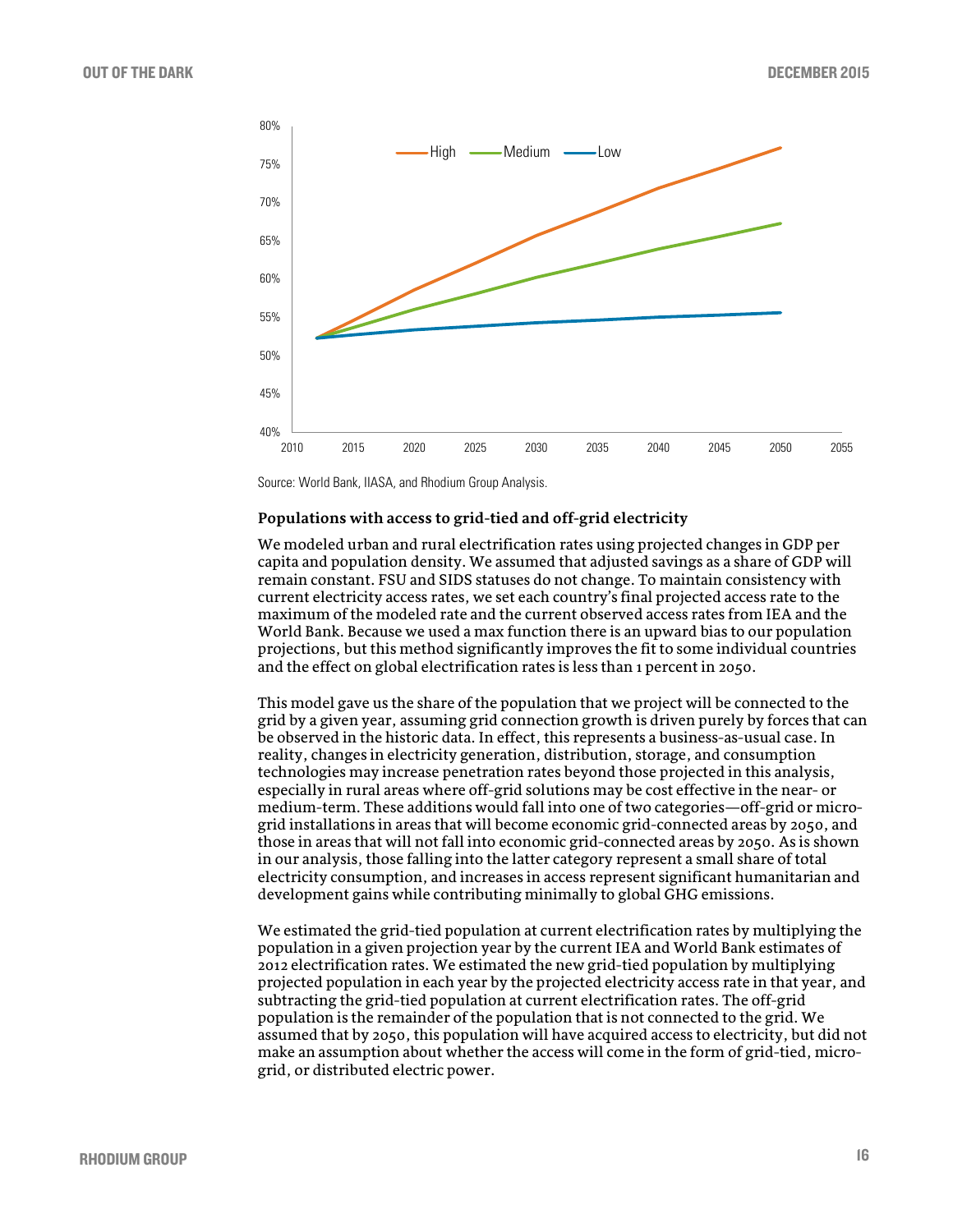## **Electricity consumption for on-grid residential consumers**

We represented current (2012) residential consumption per capita (with access to electricity) as a linear function of per capita GDP, the urbanization rate, and access to electricity. This model explains the majority of the variability in the data with an adjusted R2 value of 73% (see Table 2A for additional regression results).

| Table 2A. Consumption per grid-connected person regression results |  |
|--------------------------------------------------------------------|--|
|--------------------------------------------------------------------|--|

|                                            | Urban                       |
|--------------------------------------------|-----------------------------|
| (Intercept)                                | $-13.69$<br>(0.50)<br>$***$ |
| GDP/capita<br>[ ln(2011 PPP)]              | 0.84<br>(0.08)<br>***       |
| Urbanization<br>[ % of population ]        | $-0.23$<br>(0.27)           |
| Access to Electricity<br>[% of population] | 0.06<br>(0.31)              |

Source: Rhodium Group Analysis.

Estimates shown with standard error in parentheses

P-values: \*\*\* <  $0.005 <$  \*\* <  $0.01 <$  \* <  $0.05 <$  · <  $0.1 <$  < 1

Our analysis of current consumption data led us to model consumption per person with access to electricity rather than on a per capita basis. This indicates that increasing access to electricity will increase consumption through two pathways—first, it will increase the number of consumers of electricity, and second, it will increase the consumption rate of those consumers.

All three of these variables are represented explicitly in our socioeconomic projections and our electricity access projection. We represented growth in per capita consumption as the change in the modeled value with changes in per capita GDP, urbanization, and access to electricity. For example, 2050 consumption per capita is equal to IEA-reported 2012 consumption per capita (IEA 2015) times the ratio of modeled consumption per capita using 2050 values to modeled consumption per capita using 2012 values. The IEA consumption dataset contains only 130 countries; for countries not available in the IEA dataset we used the modeled per capita consumption values directly.

Finally, we made an energy efficiency adjustment to the projections. Specifically, we assume that all countries increase in energy efficiency at a constant compound annual growth rate, such that by 2050 each country's consumption per capita is 10% lower than it would be without energy efficiency.

Figure 7A: Consumption per grid-connected person model fit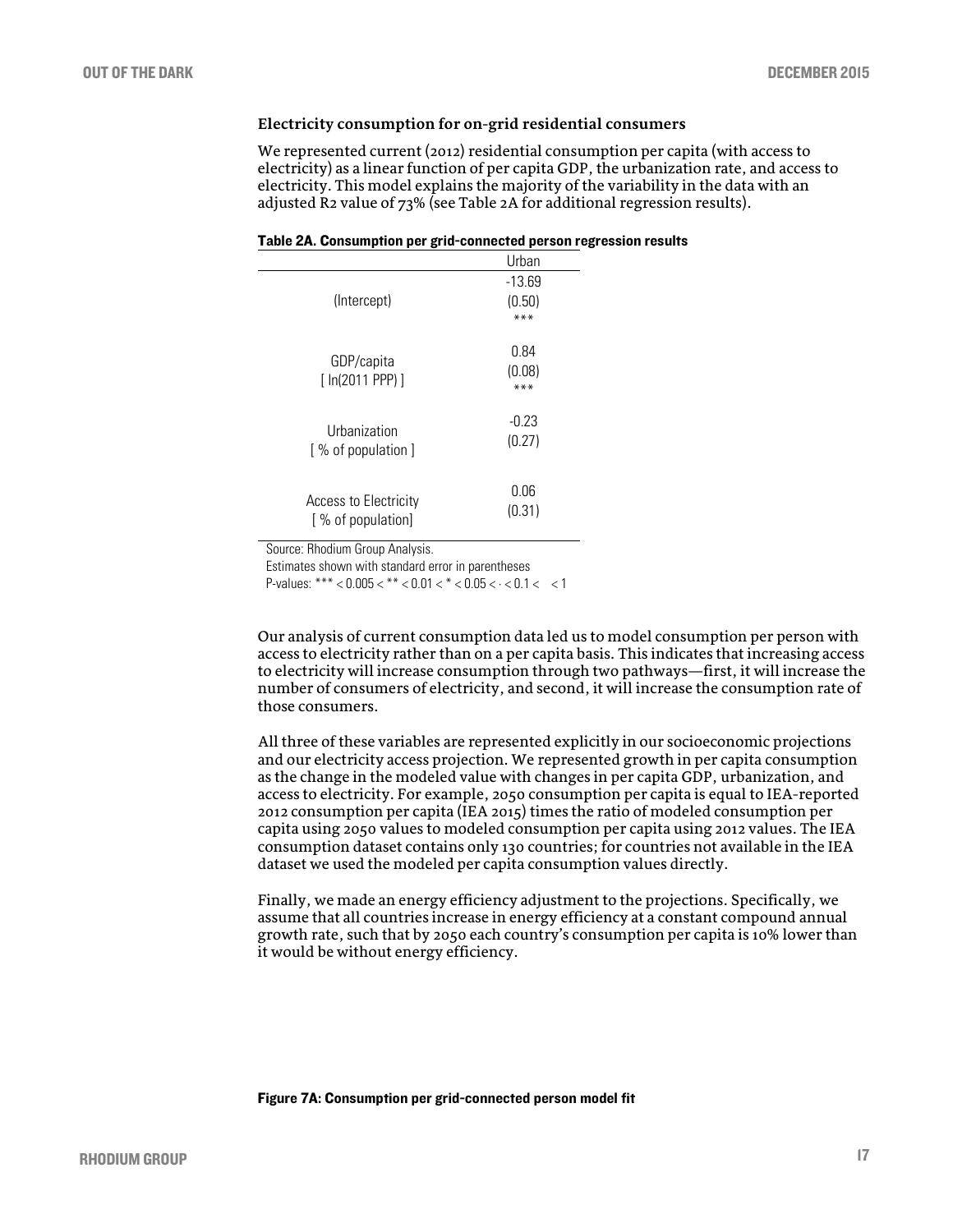

Source: Rhodium Group Analysis.

#### **Electricity consumption for off-grid residential consumers**

We examined three scenarios for 2050 off-grid electricity consumption. The first assumes the value used by the Sustainable Energy for All initiative in their Global Tracking Framework report (IEA and World Bank, 2015), which assumes that newlyconnected electricity consumers globally will use 750 kWh per five-person household by 2030. As a lower bound, we applied this assumption to 2050 as well, assuming no growth in consumption per capita for those not connected to a national grid. This represents a scenario in which off-grid residences have limited access to electricity, such as through distributed intermittent resources without storage or through an unreliable or prohibitively expensive micro-grid.

Our second scenario, which represents a high, but conceivable, scenario of off-grid consumption, assumes that those not connected to the national grid use the same amount of electricity per capita as the national average of those connected to the grid. We applied the projection of country-specific consumption per grid-connected person in 2030 and 2050 to our off-grid populations as well. This represents a scenario in which off-grid residences are most likely connected to well-established micro-grids, or have affordable access to dispatchable generation (e.g. a diesel generator) or storage-backed intermittent generation (e.g. rooftop solar with sufficient battery storage).

Finally, we provide a high scenario in order to quantify the highest conceivable upperbound of off-grid consumption. This scenario assumes that globally no one uses less electricity than current grid-tied consumers in China. This is calculated by using the same per capita demand projections as in our second off-grid scenario, but providing a floor on per capita demand at the current (2012) per capita level of grid-tied residential consumers in China.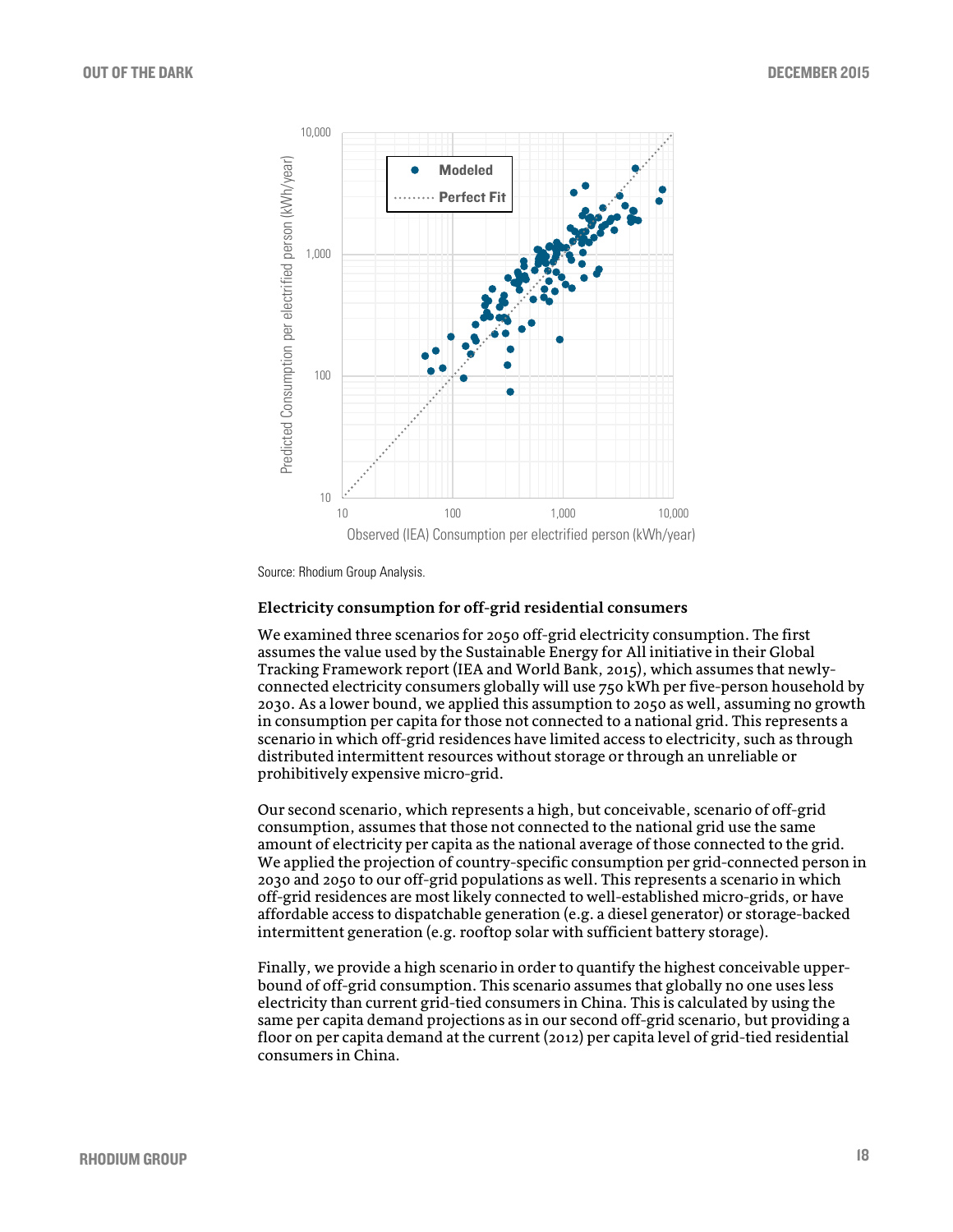

Figure 8A: Annual per capita consumption for on-grid consumers in the mid scenario

Figure 8A shows per-electrified-capita consumption for on-grid consumers by region in the mid-growth scenario. Off-grid consumption in 2050 in the mid off-grid consumption case is equal to these on-grid values in 2050; in the high case, consumption throughout each country is equal to the maximum of these modeled values and 469 kWh/capita per year, the current level of consumption per person with access to electricity in China. The low off-grid consumption case assumes all off-grid residential consumers use 150 kWh per person per year. Note that off-grid consumption per capita values only play a significant role in our projections for Sub-Saharan Africa, India, and the Other Developing Asia region—all other regions have grid access rates of more than 95 percent by 2030 and 99 percent by 2050.To derive the projection of total electricity consumption by off-grid residential consumers, we multiplied these consumption rates by the estimates of off-grid population described above.

#### **On-grid residential GHG Emissions**

To estimate the emissions from grid-tied residential electricity consumption we assume that countries have the average electric power-sector emissions factor for the country's corresponding region in the *World Energy Outlook 2015* "Current Policies" Scenario (IEA, 2015b). This emissions factor is derived by dividing total power-sector emissions by electricity generation. The *World Energy Outlook 2015* only projects these quantities to 2040 and we assumed that the emissions factor by region in 2050 is equal to the value reported for 2040.

#### **Off-grid residential CO2 Emissions**

To provide an upper-bound estimate of the emissions from off-grid residential electricity consumption, we assume that all of the electricity consumed in this sector is produced by low-capacity diesel generators. The emission factor used for this analysis is derived from the median *2006 IPCC Guidelines for National Greenhouse Gas Inventories*tier 1 emission factor for Gas/Diesel Oil Stationary Combustion (IPCC, 2006). We assume these generators operate at 34% electrical efficiency, which is the assumed efficiency of current-vintage oil-fired engines in the EIA's National Energy Modeling System (EIA, 2015). This likely represents a gross overestimate of average off-grid emissions factors, as emissions on a per-kWh basis from renewables, biomass, and natural gas would be lower than those of small-scale diesel generators.